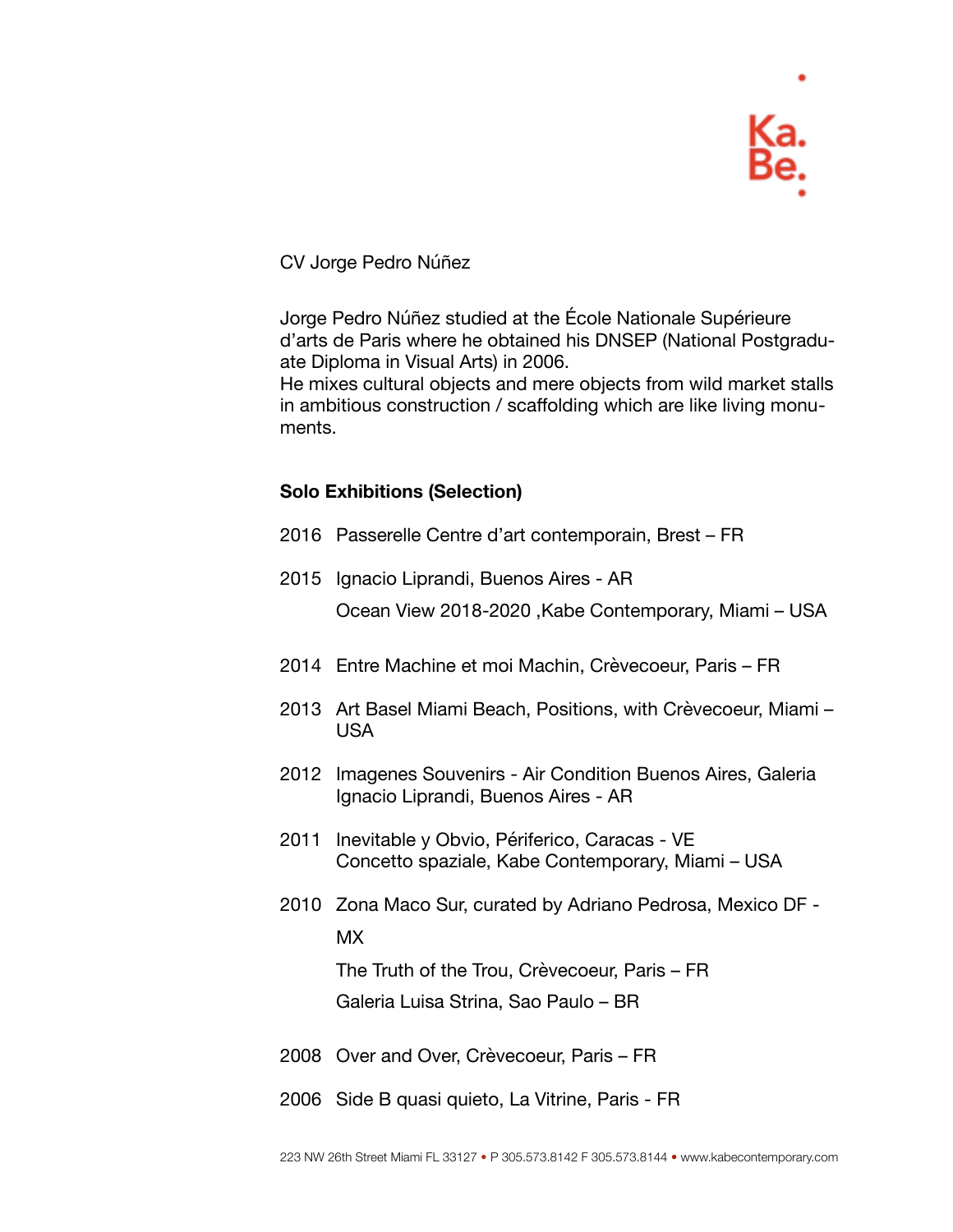## **Group Exhibitions (Selection)**

2015 Everything you are I am not, Mana Wynwood, Tiroche-Deleon Collection, selected by Catherine Petitgas Seoul, vite, vite!, Tripostal, Lille - FR Architecturer l'horizon, FRAC Centre, Orléans - FR

2014 Spatial Acts, Americas Society Visual Arts, New York - USA Venir voir venir, Fondation d'entreprise Galeries Lafayette, Paris - FR Vernacular Alchemists, Passerelle Centre d'art contempo rain, Brest - FR

Le Baron de Triqueti, Abbaye de Cluny, Paris - FR

- 2013 Coleccion: adquisicions e incorporacions recentes, CGAC, Santiago de Compostela - ES Opinione Latina, Galleria Francesca Minini, Milan - IT L'origine des choses, CNAP Collection (France), la Centrale for Contemporary Art, Brussels
- 2012 Sphères 2012, Galleria Continua, Le Moulin Art Basel Miami Beach, Art Nova, Galeria Ignacio Liprandi - AR Ca & là / This & there, Fondation d'entreprise Ricard, Paris - FR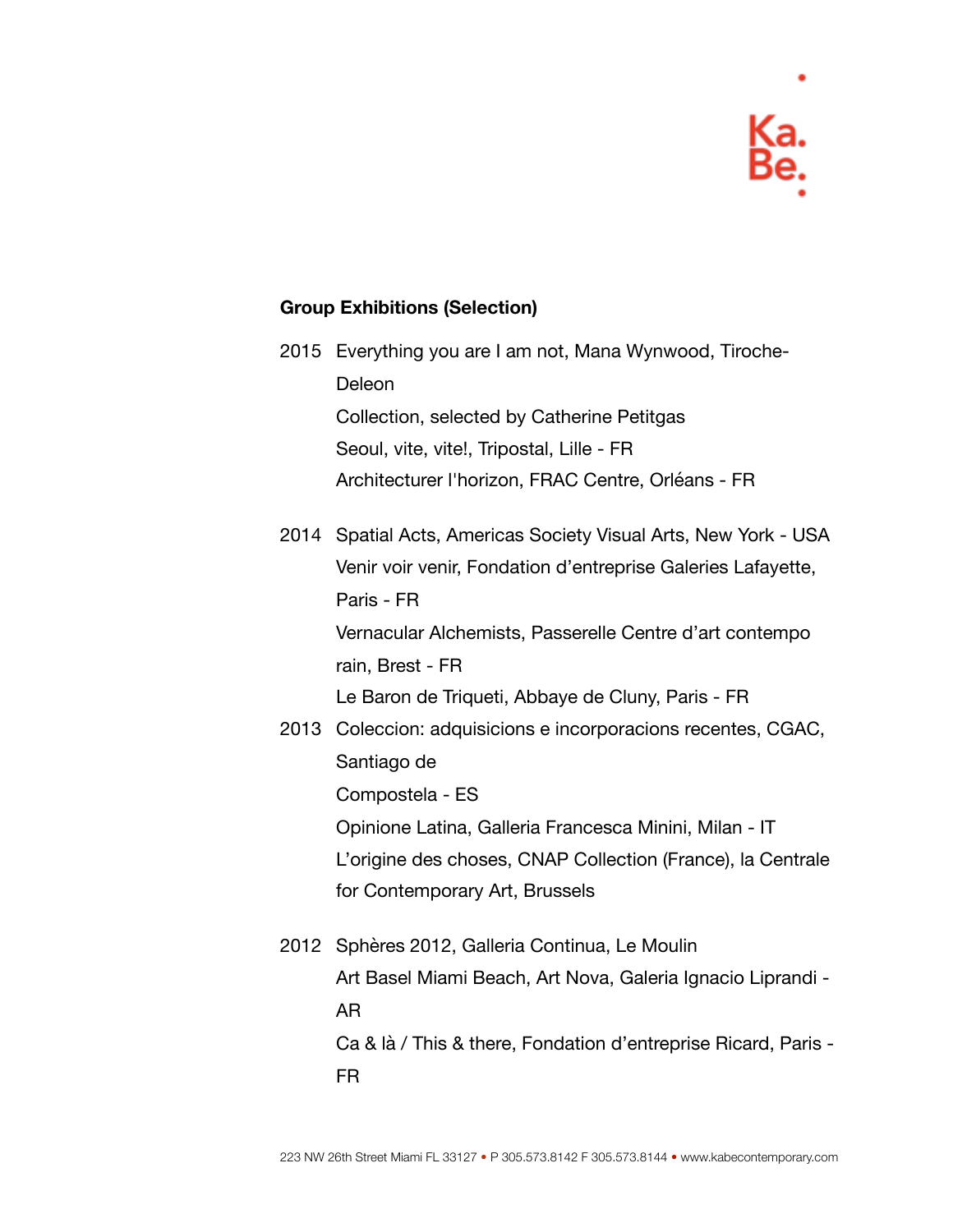

In Other Words / Blackmarket of Translation, Negotiating Contemporary Cultures, NGBK and Kunstraum Kreuzberg, Berlin - DE Texto de sala, Galerie Crèvecoeur, Paris – FR

- 2011 Untitled (Passport), 12th Istanbul Biennial, Istanbul TR
- 2010 In Transition, 2010 CIFO Grants, Cisneros Fontanals Art Foundation, Miami - USA Dynasty - Palais de Tokyo / Musée d'Art Moderne, Paris - FR Distant Memory - Kunstverein Solothurn, Switzerland - CH Arte D - Periférico Caracas – VE The Multicultural In Our Time - Museum of Modern Art & Gyeonggi Creation Center, Korea

2009 Panorama de arte brasileira, curated by Adriano Pedrosa, Museu de Arte Contemporanea de Sao Paulo, Sao Paulo - BR Let's Talk About Painting, Le Stand, Lyon - FR L'esprit du lieu, Domaine Départemental de Chamarande - FR Multiples, Galerie Aliceday, Brussels - BE A la limite, Galerie Michel Journiac, Université Paris 1 Sor bonne, Paris - FR

2008 Down by Law, Crèvecoeur, Paris - FR Last Chance to See the Show, Hot Desking Paris / Curatorl ab / Manifesta 7, Point Ephémère, Paris - FR